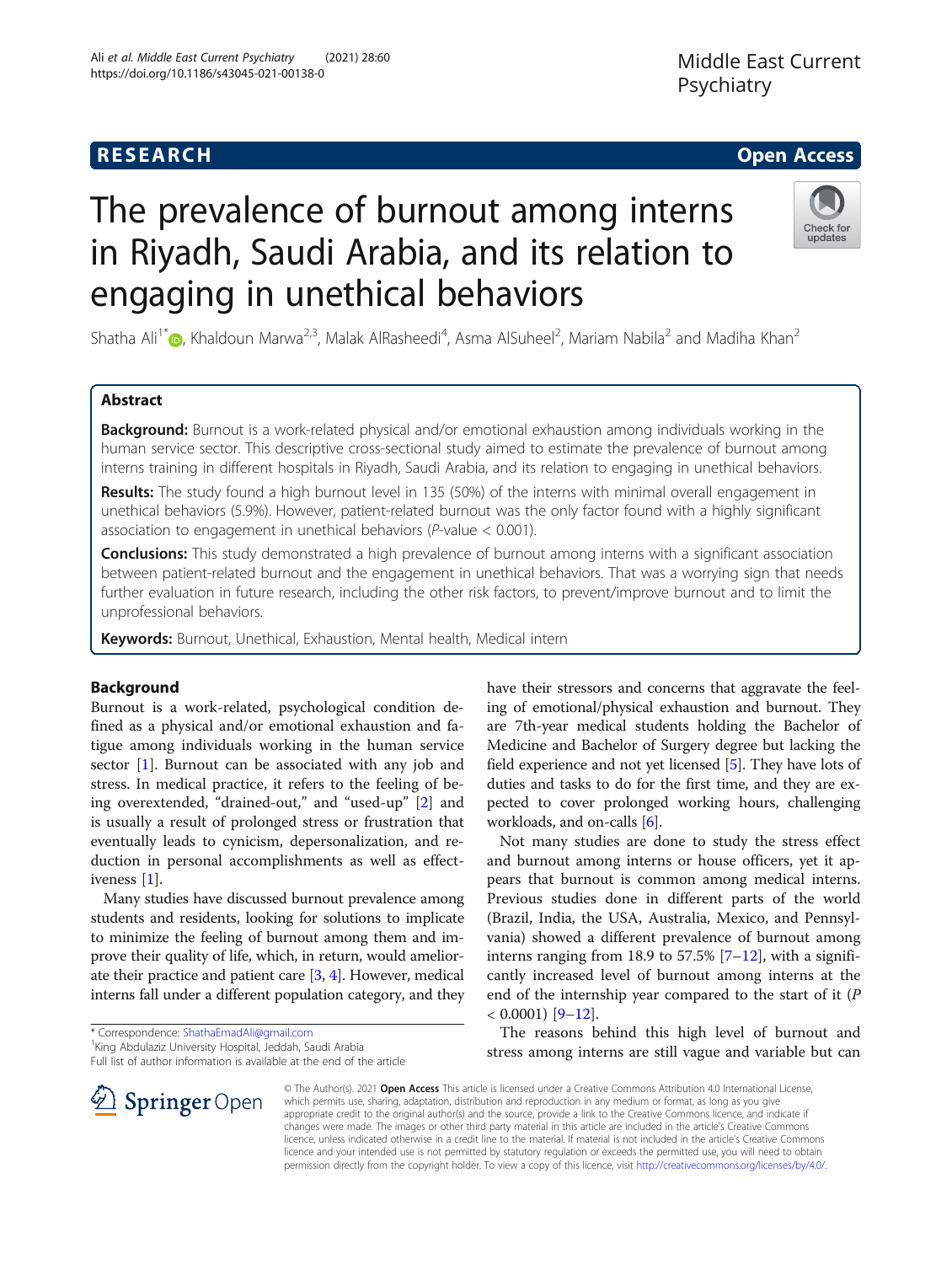be related to the inadequate preparation for practice, financial worries, and sleep deprivation as reported in one study that targeted the interns in Irish hospitals [\[13](#page-7-0)] and long working hours and heavy workload as reported in another study among interns in Hong Kong [\[14\]](#page-7-0). Moreover, a psychotherapy bulletin discussed the development of interns' burnout and found that role confusion and unclear power dynamics could be major factors for interns' burnout [\[15](#page-7-0)].

In Saudi Arabia, the internship year is kind of a fateful year for all fresh graduates. Along with the factors previously discussed in the literature, preparation for the Saudi Medical License Exam (SMLE) seems to be a big stressor. SMLE is a cornerstone for the future of every fresh graduate in the Kingdom of Saudi Arabia and needs a lot of effort, time, and dedication. Other factors that can also contribute to the interns' burnout in Saudi Arabia include a 15-day total annual leave and multiple on-call days every month with no days off during the week in some rotations. These factors participate in the development of emotional/physical exhaustion and burnout of interns, which would eventually affect their quality of life [[16](#page-7-0)].

However, not many studies were done to estimate the prevalence of burnout among medical interns in Saudi Arabia and its related factors. In this study, we aim to estimate the prevalence of burnout among interns training in different hospitals in Riyadh, Saudi Arabia, and its relation to the engagement in unethical behaviors.

# **Methods**

#### Study design

A questionnaire-based descriptive cross-sectional study

#### Study area/setting

The study involved almost all governmental and/or private hospitals in Riyadh, Saudi Arabia, that provide internship training programs.

# Study population

# Sample size

Estimated sample size: the conservative estimate of 50% will be used,  $P = 0.50$ , a confidence interval of 90%, and a z score of 1.64. The margin of error is 0.05

$$
n = \frac{p(1-p)z^2}{E^2} = \frac{0.50(1-0.50)1.64^2}{0.05^2} = \sim 270
$$

# Inclusion criteria

 All male and female 7th-year medical students (interns), from all nationalities, training during the period from March 2018 to July 2019, on their

expenses or covered by the government or scholarships, in the governmental and/or private hospitals in Riyadh, Saudi Arabia.

# Exclusion criteria

- Interns that were training out of Riyadh city
- 1st- to 6th-year medical students that were rotating in training hospitals

#### Sampling technique

Simple random sampling was used in this study; therefore, the data was obtained from interns who were willing and available during the period of data collection.

# Data collection methods

A pre-tested, self-administered questionnaire was distributed randomly via WhatsApp internship, SMLE, and matching groups as an electronic survey among medical interns.

# Data collection tools

The study questionnaire was designed to cover 3 domains: demographic data, burnout, and professional misconduct. Burnout was assessed using the Copenhagen Burnout Inventory, which evaluated three scales: personal burnout scale for general exhaustion, work-related burnout scale for symptoms of work exhaustion, and client-related burnout scale to assess exhaustion related to working with recipients in human services. The burnout scales were administered along with the questionnaire as the second part of it. There was no available pre-tested scale to evaluate the engagement in unethical behaviors, so we gathered the related assessment questions (items) from different previous published articles that discussed unethical behaviors in medical practice. The search provided us with 10 main questions, and we added them under the domain of "professional misconduct" with the same scoring system of the burnout scales. No reliability test was applied to test the assessment of the engagement of unethical behaviors part, but since it was suggested by previously accepted articles, not the authors, we considered them to be objective in the assessment.

## Data analysis

We started data analysis after obtaining 270 filled surveys. All data were statistically analyzed using the Statistical Package for the Social Sciences (SPSS) for Windows, version 21. The results were presented in frequencies and percentages. For burnout scoring, all items had five response categories that were rescaled to a 0– 100 metric (the values being 0–25–50–75–100). Scale scores were calculated by taking the mean of the items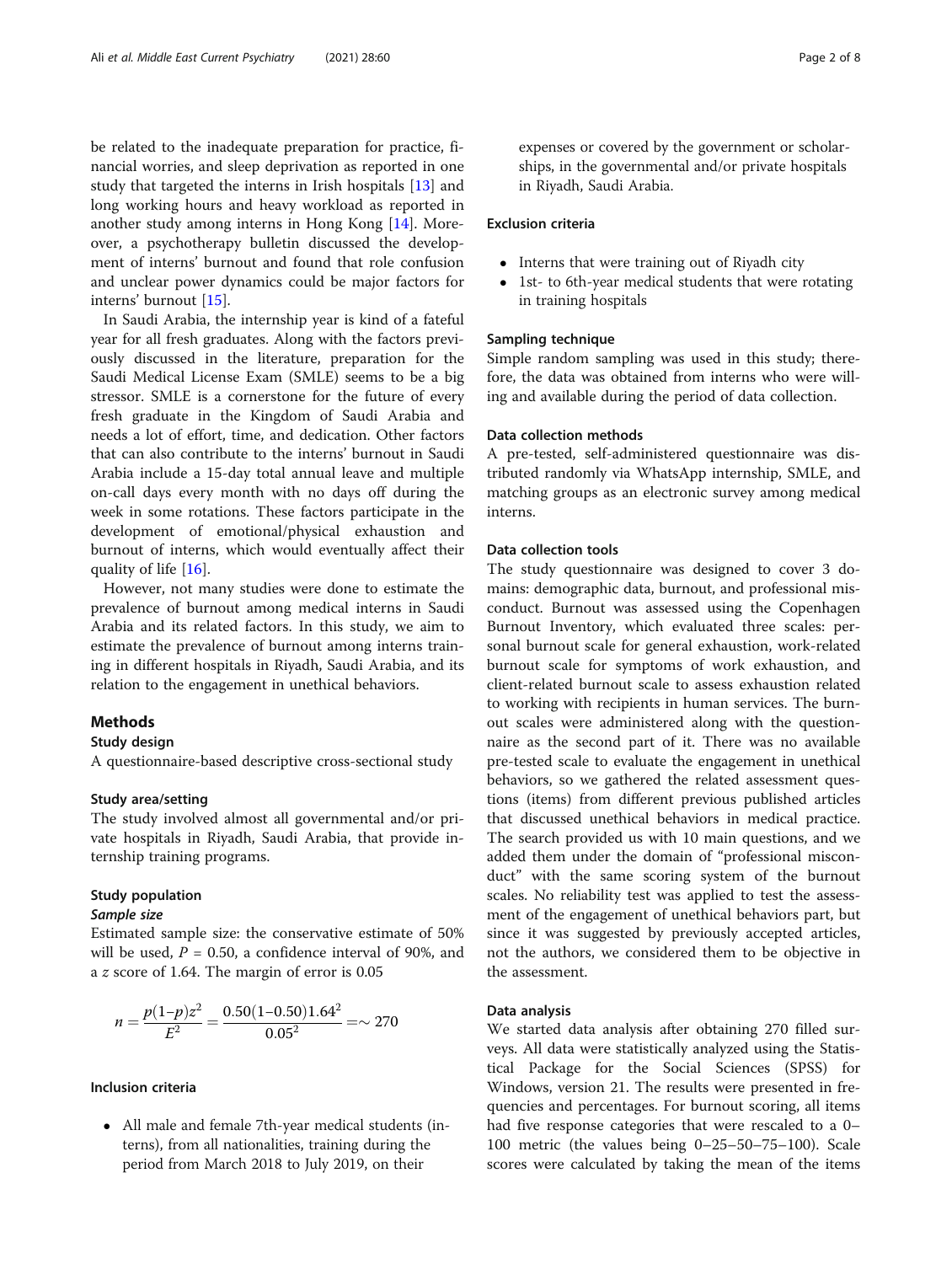in that scale. The data about engagement in unethical behaviors were analyzed the same as that of the burnout scale. The odds ratio (OR) and 95% confidence interval (CI) were not calculated, and  $P$ -value  $< 0.05$  was considered significant.

# Ethical issues

A mandatory consent question was used at the beginning of the survey for their voluntary and anonymous participation in the research, to be filled before proceeding to the survey. If the answer was "do not agree to participate," the survey ends there with a "thank you" statement. If the answer was "agree to participate," the person can proceed to the different domains of the survey. The study institutional board review (IRB) is provided by the ethical and research committee of Al Maarefa University. The permission to use the Copenhagen Burnout Inventory was obtained from the developer.

## Results

This study included 270 participants to estimate the prevalence of burnout among interns training in Riyadh hospitals, and its relation to being engaged in unethical behaviors. The majority of respondents were female interns (60%,  $N = 162$ ) and mainly Saudis (87.4%,  $N =$ 236), and most of them were single (87.4%). One hundred eighteen interns were above 25 years old (43.7%), 103 were 24 years old (38.1%), and only 49 interns were below 24 years old (18.1%). One hundred sixty-eight interns graduated from governmental universities (62.2%). Among the rest, 69 interns' tuition fees were covered by scholarships, and 33 interns studied on their guardians' expenses (Table 1).

# Total burnout

Score was found to be high in 50% of the population, mostly in the form of personal (74.1%) and work-related (63.7%) burnout, while the patient-related burnout score was low for 182 interns (67.4%). Engagement in unethical behaviors was found in only 16 interns (5.9%) (Table 2).

# Personal burnout

One hundred four (38.5%) of the participants often felt tired and physically exhausted and 103 (38.1%) reported the feeling of always being emotionally exhausted. Eighty-three (30.7%) of the participants sometimes felt that they could not take it anymore, 91 (33.7%) of the interns sometimes felt worn out, and 94 (34.8%) interns rarely felt weak and susceptible to illness (Table [3](#page-3-0)).

# Work-related burnout

Eighty-three (30.7%) interns sometimes felt worn out at the end of the working day, 97 (35.9%) interns

| Page 3 of |
|-----------|
|-----------|

# Table 1 Description of the demographic data

|                           |                          | <b>Description</b><br>$(n = 270)$ |
|---------------------------|--------------------------|-----------------------------------|
| Age                       | $22 - 23$ , n $(\%)$     | 49 (18.1)                         |
|                           | 24, n (%)                | 103(38.1)                         |
|                           | $\geq$ 25, n (%)         | 118 (43.7)                        |
| <b>Nationality</b>        | Saudi, n (%)             | 236 (87.4)                        |
|                           | Non-Saudi, <i>n</i> (%)  | 34 (12.6)                         |
| Gender                    | Male, n (%)              | 108 (40)                          |
|                           | Female, n (%)            | 162(60)                           |
| <b>Marital status</b>     | Married, n (%)           | 34 (12.6)                         |
|                           | Single, $n$ $(\%)$       | 236 (87.4)                        |
| Is your medical school    | Governmental university  | 168 (62.2)                        |
|                           | Local private university | 93 (34.4)                         |
|                           | Abroad                   | 9(3.3)                            |
| How did you pay your      | Scholarship, n (%)       | 69 (67.6)                         |
| tuition fee? ( $n = 99$ ) | Guardian, n (%)          | 33 (32.4)                         |

sometimes felt that every working hour is tiring, and 88 (32.6%) interns sometimes had enough energy for family and friends during leisure time. Moreover, 87 (32.2%) interns reported that their work was sometimes emotionally exhausting, 100 (37%) interns mentioned that their work sometimes frustrates them, and 85 (31.5%) interns sometimes felt burnout because of their work (Table [3](#page-3-0)).

#### Patient-related burnout

Ninety (33.3%) interns admitted that they sometimes found it hard to work with patients and 91 (33.7%) of them sometimes felt that working with patients drained their energy. Around 40.7% (110) of the interns rarely found it frustrating to work with patients, 77 (28.5%) interns sometimes felt that they gave more than they got back when they worked with patients, 89 (33%) interns were rarely tired of working with patients, and 76 (28.1%)

| Table 2 Description of burnout and unethical behaviors' scores |  |
|----------------------------------------------------------------|--|
|----------------------------------------------------------------|--|

|                            |                   | Description ( $n = 270$ ) |
|----------------------------|-------------------|---------------------------|
| <b>Personal burnout</b>    | High, $n$ $(\%)$  | 200 (74.1)                |
|                            | Low, $n$ $(\%)$   | 70 (25.9)                 |
| Work-related burnout       | High, $n$ $(\%)$  | 172 (63.7)                |
|                            | Low, $n$ $(\%)$   | 98 (36.3)                 |
| Patient-related burnout    | High, $n$ $(\%)$  | 88 (32.6)                 |
|                            | Low, $n$ $(\%)$   | 182 (67.4)                |
| <b>Total burnout score</b> | High, $n$ $(\%)$  | 135 (50)                  |
|                            | Low, $n$ $(\%)$   | 135 (50)                  |
| Unethical behaviors        | High, $n$ $(\%)$  | 16(5.9)                   |
|                            | Low. <i>n</i> (%) | 254 (94.1)                |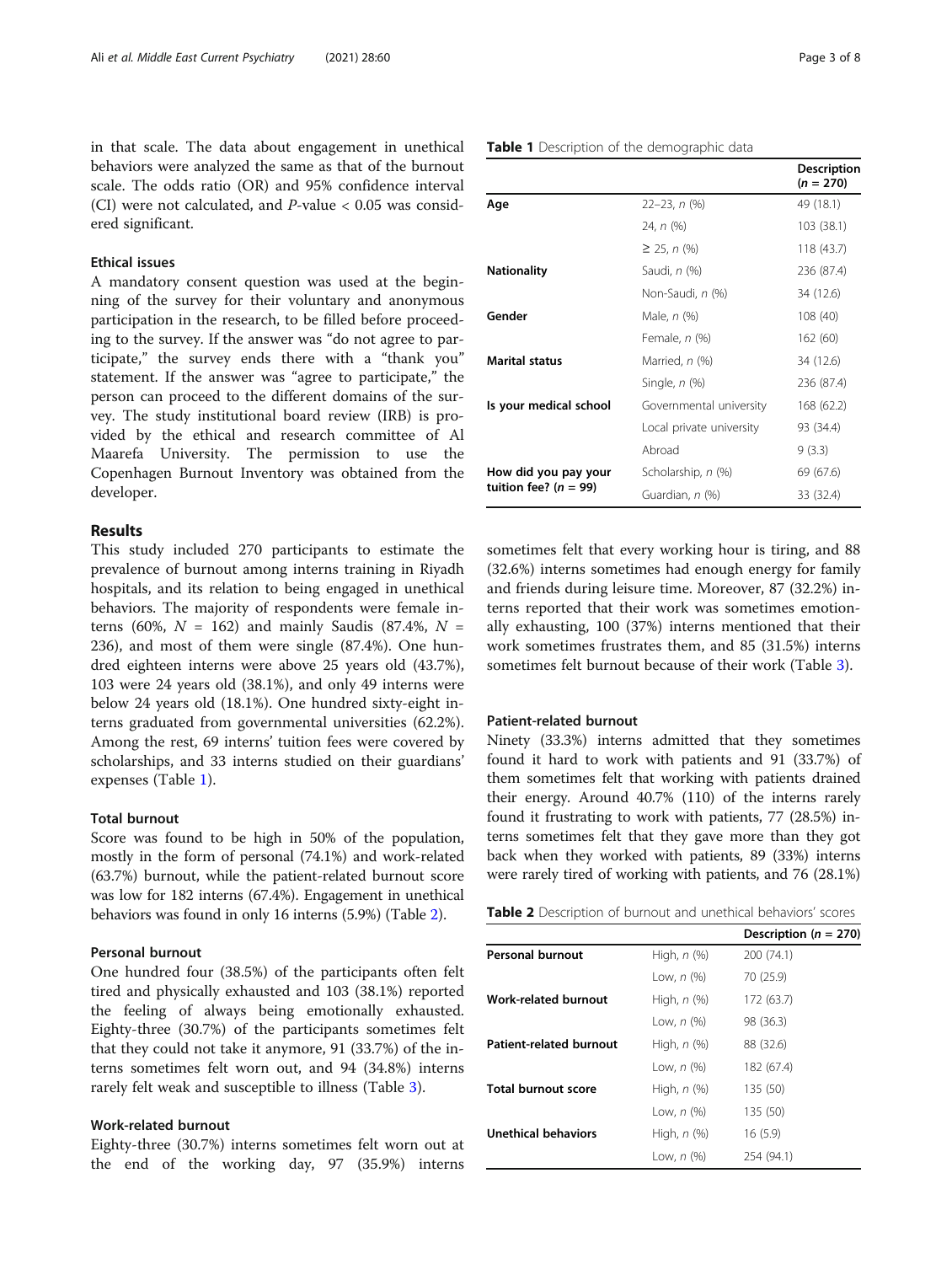# <span id="page-3-0"></span>Table 3 Components of burnout and unethical behavior questionnaire

|                                                                                                                                    | <b>Never</b>      | Rarely     | Sometimes | Often      | Always     |
|------------------------------------------------------------------------------------------------------------------------------------|-------------------|------------|-----------|------------|------------|
| <b>Personal burnout</b>                                                                                                            | $(n = 270) n$ (%) |            |           |            |            |
| How often do you feel tired?                                                                                                       | 2(0.7)            | 6(2.2)     | 93 (34.4) | 104 (38.5) | 65 (24.1)  |
| How often are you "physically exhausted"?                                                                                          | 4(1.5)            | 18(6.7)    | 82 (30.4) | 104 (38.5) | 62 (23)    |
| How often are you "emotionally exhausted"?                                                                                         | 3(1.1)            | 24 (8.9)   | 62(23)    | 78 (28.9)  | 103 (38.1) |
| How often do you think "I cannot take it anymore"?                                                                                 | 24 (8.9)          | 63 (23.3)  | 83 (30.7) | 56 (20.7)  | 44 (16.3)  |
| How often do you feel worn out?                                                                                                    | 9(3.3)            | 54 (20)    | 91 (33.7) | 74 (27.4)  | 42 (15.6)  |
| How often do you feel weak and susceptible to illness?                                                                             | 36 (13.3)         | 94 (34.8)  | 79 (29.3) | 32 (11.9)  | 29 (10.7)  |
| <b>Work-related burnout</b>                                                                                                        | $(n = 270) n$ (%) |            |           |            |            |
| Do you feel worn out at the end of the working day?                                                                                | 8(3)              | 29 (10.7)  | 83 (30.7) | 75 (27.8)  | 75 (27.8)  |
| Are you exhausted in the morning with the thought of "another day at work?"                                                        | 18(6.7)           | 55 (20.4)  | 83 (30.7) | 55 (20.4)  | 59 (21.9)  |
| Do you feel that every working hour for you is tiring?                                                                             | 23(8.5)           | 81 (30)    | 97 (35.9) | 38 (14.1)  | 31 (11.5)  |
| Do you have enough energy for family and friends during leisure time?                                                              | 27 (10)           | 86 (31.9)  | 88 (32.6) | 50 (18.5)  | 19(7)      |
| Is your work emotionally exhausting?                                                                                               | 15(5.6)           | 52 (19.3)  | 87 (32.2) | 62(23)     | 54 (20)    |
| Does your work frustrate you?                                                                                                      | 22(8.1)           | 64 (23.7)  | 100(37)   | 47 (17.4)  | 37 (13.7)  |
| Do you feel burnout because of your work?                                                                                          | 18(6.7)           | 52 (19.3)  | 85 (31.5) | 68 (25.2)  | 47 (17.4)  |
| <b>Patient-related burnout</b>                                                                                                     | $(n = 270) n$ (%) |            |           |            |            |
| Do you find it hard to work with patients?                                                                                         | 44 (16.3)         | 102 (37.8) | 90 (33.3) | 22(8.1)    | 12(4.4)    |
| Does it drain your energy to work with patients?                                                                                   | 38 (14.1)         | 87 (32.2)  | 91 (33.7) | 33 (12.2)  | 21(7.8)    |
| Do you find it frustrating to work with patients?                                                                                  | 50 (18.5)         | 110 (40.7) | 77 (28.5) | 19(7)      | 14(5.2)    |
| Do you feel that you give more than you get back when you work<br>with your patients?                                              | 44 (16.3)         | 72 (26.7)  | 77 (28.5) | 40 (14.8)  | 37 (13.7)  |
| Are you tired of working with patients?                                                                                            | 84 (31.1)         | 89 (33)    | 60 (22.2) | 23(8.5)    | 14(5.2)    |
| Do you sometimes wonder how long you will be able to continue<br>working with patients?                                            | 68 (25.2)         | 69 (25.6)  | 76 (28.1) | 31 (11.5)  | 26 (9.6)   |
| <b>Unethical behaviors</b>                                                                                                         | $(n = 270) n$ (%) |            |           |            |            |
| Do you skip work frequently?                                                                                                       | 122 (45.2)        | 92 (34.1)  | 36 (13.3) | 15(5.6)    | 5(1.9)     |
| Have you ever misjudged a situation due to burnout and/or personal<br>involvement?                                                 | 58 (21.5)         | 89 (33)    | 78 (28.9) | 29 (10.7)  | 16(5.9)    |
| Did you ever try to avoid taking responsibilities due to increased workload?                                                       | 33 (12.2)         | 69 (25.6)  | 98 (36.3) | 36 (13.3)  | 34 (12.6)  |
| Does lack of sleep affect your quality of medical care?                                                                            | 22(8.1)           | 42 (15.6)  | 86 (31.9) | 68 (25.2)  | 52 (19.3)  |
| Did you ever treat any of your patients or their family rudely?                                                                    | 203 (75.2)        | 34 (12.6)  | 22(8.1)   | 5(1.9)     | 6(2.2)     |
| Did you ever use any inappropriate words while conversing at work with a<br>patient and/or a senior?                               | 222 (82.2)        | 24 (8.9)   | 13 (4.8)  | 8(3)       | 3(1.1)     |
| Did you ever violate hospital rules and regulations?                                                                               | 184 (68.1)        | 51 (18.9)  | 21(7.8)   | 10(3.7)    | 4(1.5)     |
| Have you ever lied to one of your patients and/or senior?                                                                          | 143 (53)          | 79 (29.3)  | 34 (12.6) | 6(2.2)     | 8(3)       |
| Have you ever given a patient special care because he/she was of your same<br>tribe, nationality or gender?                        | 217 (80.4)        | 25(9.3)    | 14(5.2)   | 6(2.2)     | 8(3)       |
| Have you ever showed less care towards a patient because of his/her low<br>socioeconomic status, untidy appearance or nationality? | 232 (85.9)        | 15(5.6)    | 14(5.2)   | 5(1.9)     | 4(1.5)     |

of them sometimes wondered how long they would be able to continue working with patients (Table 3).

# Engagement in unethical behaviors

The commonest unethical behavior interns were engaged in was letting lack of sleep affect the quality of medical care provided by them (44.5%—120 of the interns always or often did), followed by avoiding to take

responsibilities due to increased workload (25.9%—70 of interns always or often did), followed by misjudging a situation due to burnout and/or personal involvement (16.6%—45 of the interns always or often did) (Table 3). The least unethical behaviors interns were engaged in were showing less care towards a patient because of their low socioeconomic status, untidy appearance or nationality (3.4%—9 interns often or always did), using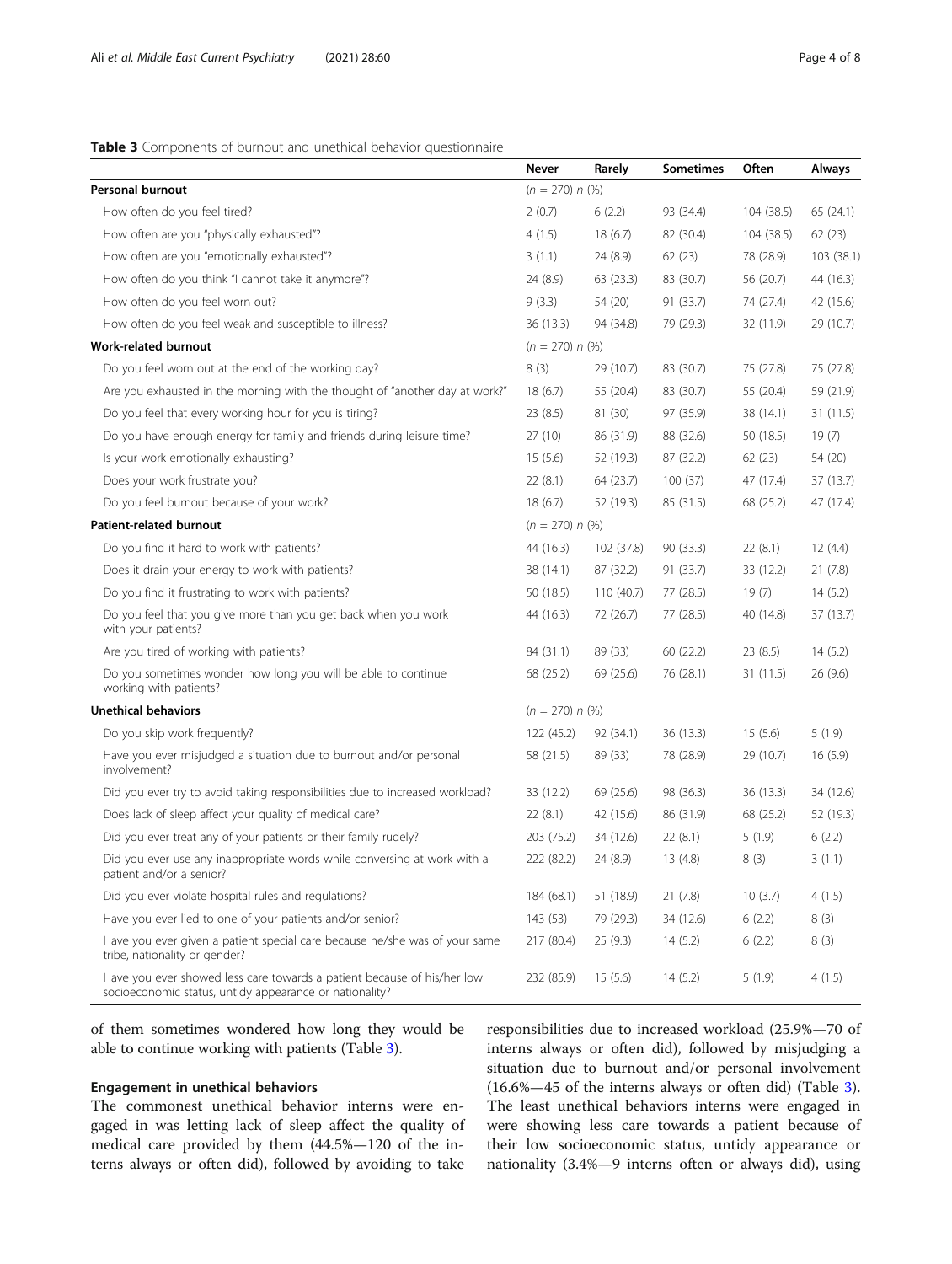inappropriate words while conversing at work with a patient or a senior (4.1%—11 interns), treating patients/ their families rude (4.1%—11 interns), violate hospital rules and regulations (5.2%—14 interns), lying to a senior or patients (5.2%—14 interns), and giving patients special care due to their nationality, gender, or tribe (5.2%—14 interns) (Table [3](#page-3-0)).

#### Factor analysis

Among the factors affecting personal burnout, the male gender was significantly associated with a *P*-value of  $P =$ 0.011. Moreover, work-related and patient-related burnout were significantly associated with high personal burnout ( $P < 0.001$ ) (Table 4). However, there was no significant association between age, type of medical school interns graduated from, who covered their tuition

|                                                | Personal burnout ( $n = 270$ ) |             | P value* |
|------------------------------------------------|--------------------------------|-------------|----------|
|                                                | High $n$ (%)                   | Low $n$ (%) |          |
| Age                                            |                                |             |          |
| $22 - 23$                                      | 41 (20.5)                      | 8(11.4)     | 0.090    |
| 24                                             | 73 (36.5)                      | 30 (42.9)   | 0.346    |
| $\geq 25$                                      | 86 (43)                        | 32 (45.7)   | 0.694    |
| <b>Nationality</b>                             |                                |             |          |
| Saudi                                          | 173 (86.5)                     | 63 (90)     | 0.447    |
| Non-Saudi                                      | 27 (13.5)                      | 7(10)       |          |
| Gender                                         |                                |             |          |
| Male                                           | 71(35.5)                       | 37 (52.9)   | 0.011    |
| Female                                         | 129 (64.5)                     | 33 (47.1)   |          |
| <b>Marital status</b>                          |                                |             |          |
| Married                                        | 25(12.5)                       | 9(12.9)     | 0.938    |
| Single                                         | 175 (87.5)                     | 61(87.1)    |          |
| Is your medical school                         |                                |             |          |
| Governmental university                        | 124(62)                        | 44 (62.9)   | 0.899    |
| Local private university                       | 72 (36)                        | 21(30)      | 0.363    |
| Abroad                                         | 4(2)                           | 5(7.1)      | 0.053    |
| How did you pay your tuition fee? ( $n = 99$ ) |                                |             |          |
| Scholarship                                    | 50 (65.8)                      | 19 (73.1)   | 0.493    |
| Guardian                                       | 26 (34.2)                      | 7(26.9)     |          |
| <b>Work-related burnout</b>                    |                                |             |          |
| High                                           | 157 (78.5)                     | 15(21.4)    | < 0.001  |
| Low                                            | 43 (21.5)                      | 55 (78.6)   |          |
| Patient-related burnout                        |                                |             |          |
| High                                           | 81 (40.5)                      | 7(10)       | < 0.001  |
| Low                                            | 119 (59.5)                     | 63 (90)     |          |

fees, or interns' nationalities with the high personal burnout (Table 4).

Among the factors discussed in this study, only patient-related burnout was significantly associated with high work-related burnout ( $P = 0.002$  and  $P < 0.001$ , respectively) (Table 5).

Although being over 25 years old (45.5%), being Saudi (87.5%), being a female (58%), and graduating from a governmental university (64.8%) were all related to having high patient-related burnout, but no factor with significant association to high patient-related burnout was identified (Table [6](#page-5-0)).

Moreover, only graduation from a university abroad was moderately statistically of significant correlation with total burnout score ( $P = 0.036$  and  $P = 0.006$ , respectively) (Table [7](#page-6-0)).

Among the factors assessed in this study, only high patient-related burnout was statistically significantly associated with engagement in unethical behaviors ( $P \leq$ Table 4 Factors related to personal burnout<br> **Express 1 Personal burnout (2.779) Purplier**<br> **Purplier** 

| <b>Table 5</b> Factors related to work-related burnout |
|--------------------------------------------------------|
|--------------------------------------------------------|

|                                                | Work-related burnout $(n =$<br>270) |             | P value* |
|------------------------------------------------|-------------------------------------|-------------|----------|
|                                                | High $n$ $%$                        | Low $n$ (%) |          |
| Age                                            |                                     |             |          |
| $22 - 23$                                      | 31(18)                              | 18 (18.4)   | 0.944    |
| 24                                             | 63 (36.6)                           | 40 (40.8)   | 0.496    |
| $\geq 25$                                      | 78 (45.3)                           | 40 (40.8)   | 0.470    |
| <b>Nationality</b>                             |                                     |             |          |
| Saudi                                          | 148 (86)                            | 88 (89.8)   | 0.372    |
| Non-Saudi                                      | 24 (14)                             | 10(10.2)    |          |
| Gender                                         |                                     |             |          |
| Male                                           | 62 (36)                             | 46 (46.9)   | 0.079    |
| Female                                         | 110(64)                             | 52 (53.1)   |          |
| <b>Marital status</b>                          |                                     |             |          |
| Married                                        | 25(14.5)                            | 9(9.2)      | 0.203    |
| Single                                         | 147 (85.5)                          | 89 (90.8)   |          |
| Is your medical school                         |                                     |             |          |
| Governmental university                        | 104(60.5)                           | 64 (65.3)   | 0.430    |
| Local private university                       | 62 (36)                             | 31(31.6)    | 0.463    |
| Abroad                                         | 6(3.5)                              | 3(3.1)      | 0.851    |
| How did you pay your tuition fee? ( $n = 99$ ) |                                     |             |          |
| Scholarship                                    | 43 (63.2)                           | 26 (76.5)   | 0.178    |
| Guardian                                       | 25 (36.8)                           | 8(23.5)     |          |
| <b>Patient-related burnout</b>                 |                                     |             |          |
| High                                           | 78 (45.3)                           | 10(10.2)    | < 0.001  |
| Low                                            | 94 (54.7)                           | 88 (89.8)   |          |

 $*P$  value = 0.05 is considered significant

 $*P$  value = 0.05 is considered significant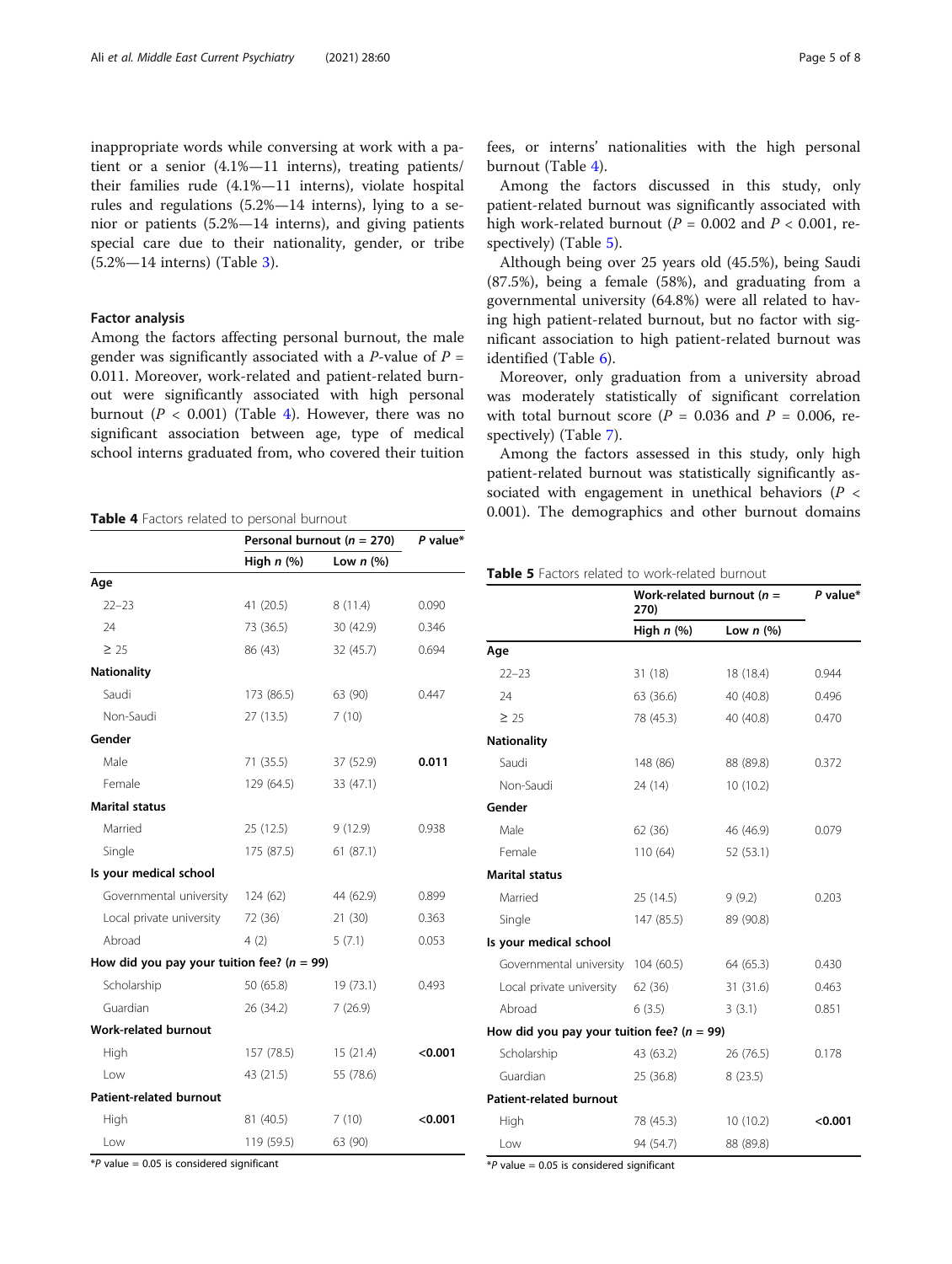#### <span id="page-5-0"></span>Table 6 Factors related to patient-related burnout

|                                              | Patient-related burnout ( $n = 270$ ) |             | P value <sup>*</sup> |
|----------------------------------------------|---------------------------------------|-------------|----------------------|
|                                              | High $n$ (%)                          | Low $n$ (%) |                      |
| Age                                          |                                       |             |                      |
| $22 - 23$                                    | 20 (22.7)                             | 29 (15.9)   | 0.175                |
| 24                                           | 28 (31.8)                             | 75 (41.2)   | 0.137                |
| $\geq$ 25                                    | 40 (45.5)                             | 78 (42.9)   | 0.687                |
| Nationality                                  |                                       |             |                      |
| Saudi                                        | 77 (87.5)                             | 159 (87.4)  | 0.975                |
| Non-Saudi                                    | 11(12.5)                              | 23 (12.6)   |                      |
| Gender                                       |                                       |             |                      |
| Male                                         | 37 (42)                               | 71 (39)     | 0.633                |
| Female                                       | 51 (58)                               | 111(61)     |                      |
| Marital status                               |                                       |             |                      |
| Married                                      | 11(12.5)                              | 23 (12.6)   | 0.975                |
| Single                                       | 77 (87.5)                             | 159 (87.4)  |                      |
| Is your medical school                       |                                       |             |                      |
| Governmental university                      | 57 (64.8)                             | 111(61)     | 0.548                |
| Local private university                     | 30 (34.1)                             | 63 (34.6)   | 0.932                |
| Abroad                                       | 1(1.1)                                | 8(4.4)      | 0.279                |
| How did you pay your tuition fee? $(n = 99)$ |                                       |             |                      |
| Scholarship                                  | 19 (61.3)                             | 50 (70.4)   | 0.365                |
| Guardian                                     | 12 (38.7)                             | 21 (29.6)   |                      |

 $*P$  value = 0.05 is considered significant

were of no significant statistical value in this regard (Table [8\)](#page-6-0).

# Discussion

To our knowledge, this is the first study estimating the prevalence of burnout among interns in Riyadh, Saudi Arabia, and correlating it to the engagement in unethical behaviors. Globally, burnout during the internship year has been a real concern, and many studies were carried out to estimate its prevalence, dig into the major problems leading to it, and try to find solutions. In this study, we found that 50% of the participants had a high total burnout score, which is almost similar to the result of another study that was carried out in Brazil showing a total burnout prevalence of 57.5% among the interns [\[7\]](#page-7-0), and another study that estimated the prevalence of total burnout among Australian interns to be 55.9% [\[10](#page-7-0)]. These results were a bit higher than those of an institutional study that was carried out in India to estimate the burnout prevalence among Indian interns, and it showed that only 22% of the participants exhibited burnout during their internship training [[8](#page-7-0)]. This could rely on the use of different burnout defining scales, since the Indian study used the Maslach Burnout Inventory scales (emotional exhaustion, depersonalization, personal achievements) while we used

the Copenhagen Burnout Inventory scales (personal burnout, work-related burnout, patient/client-related burnout); moreover, the Indian study used all the three sub-scales to define total burnout which resulted in low overall prevalence but the individual scales scored higher rates of burnout, i.e., 34% of subjects exhibited high emotional exhaustion, 46% had high depersonalization, and 77% had low personal accomplishment which is consistent with the rates of this study and previous studies in the literature.

Additionally, burnout was higher among male responders and was significantly correlated with personal burnout ( $P = 0.011$ ); this higher prevalence is inconsistent with the literature findings of female predominance  $[11]$  $[11]$ ; however, the study that was carried out among Indian interns showed no gender significant relation to burnout [\[8](#page-7-0)], which makes it a matter for further investigation in future research.

Besides gender, there were other factors associated with high burnout, including other forms of burnout and graduating from an abroad medical school. It was an interesting finding that graduating from an international medical school lead to more burnout, and it raised the question of whether it was caused by the change of the healthcare system or maladjustment to new culture and expectations.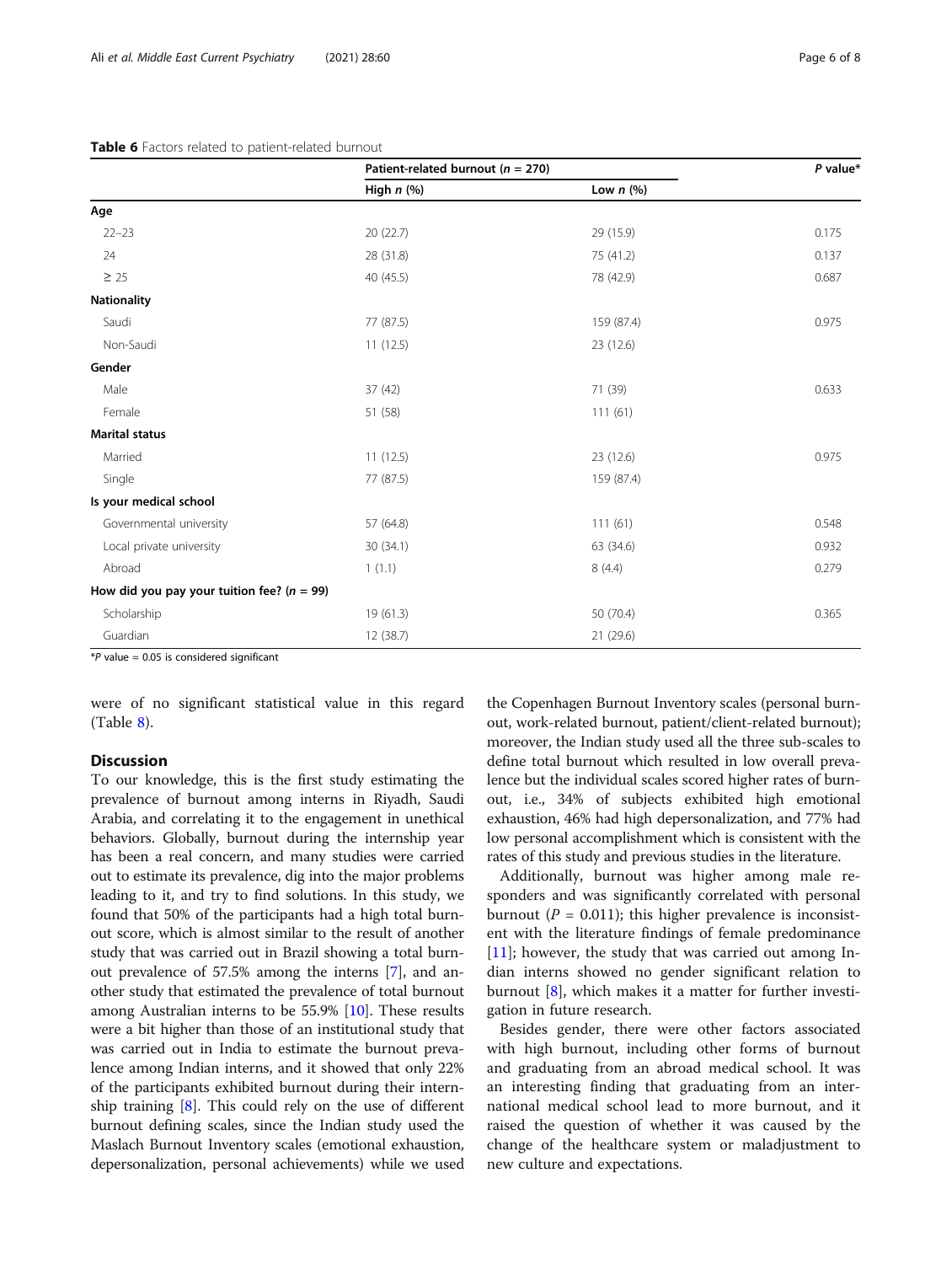| Total burnout score ( $n = 270$ )  |                | P value*                                       |
|------------------------------------|----------------|------------------------------------------------|
| High $n$ $(\%)$                    | Low $n$ $(\%)$ |                                                |
|                                    |                |                                                |
| 26 (19.3)                          | 23(17)         | 0.636                                          |
| 48 (35.6)                          | 55 (40.7)      | 0.380                                          |
| 61 (45.2)                          | 57 (42.2)      | 0.624                                          |
|                                    |                |                                                |
| 120 (88.9)                         | 116 (85.9)     | 0.463                                          |
| 15(11.1)                           | 19 (14.1)      |                                                |
|                                    |                |                                                |
| 54 (40)                            | 54 (40)        | 1.000                                          |
| 81 (60)                            | 81 (60)        |                                                |
|                                    |                |                                                |
| 17 (12.6)                          | 17 (12.6)      | 1.000                                          |
| 118 (87.4)                         | 118 (87.4)     |                                                |
|                                    |                |                                                |
| Governmental university<br>85 (63) | 83 (61.5)      | 0.802                                          |
| 49 (36.3)                          | 44 (32.6)      | 0.522                                          |
| 1(0.7)                             | 8(5.9)         | 0.036                                          |
|                                    |                |                                                |
| 33 (66)                            | 36(69.2)       | 0.727                                          |
| 17 (34)                            | 16(30.8)       |                                                |
|                                    |                | How did you pay your tuition fee? ( $n = 99$ ) |

<span id="page-6-0"></span>Table 7 Factors related to total burnout score

 $*P$  value = 0.05 is considered significant

Moreover, personal burnout (74.1%) and work-related burnout (63.7%) were the main forms of burnout reported among participants. This reaffirmed the findings of a previous longitudinal study that showed a significant increase of personal and work-related burnout in mid internship year, however, subsequently diminished ( $P =$ 0.0001,  $P = 0.0015$ , respectively) [\[10](#page-7-0)]. It could be explained by the uncertainty of future career, lack of experience, and coping mechanisms especially by the beginning of the internship year.

Engagement in unethical behaviors was found to be generally minimal (5.9%); however, interns with patientrelated burnout were more likely to engage in unethical behaviors ( $P < 0.001$ ). So, it was worrying how the compassion fatigue (unmanaged feelings of frustration and growing tired of dealing with patients) may lead the intern to judgmental behavior and lack of empathy, sense of responsibility, and professionalism.

Among the most commonly reported unethical behaviors, poorer quality of care due to lack of sleep (44.5%), trying to avoid work and responsibilities due to high workload (25.9%), and misjudging a situation due to personal involvement/burnout (16.6%) were the commonest unethical behaviors among interns. Accordingly, it was very significant to focus on improving working

|                                                | Unethical behaviors ( $n = 270$ ) |             | P value* |
|------------------------------------------------|-----------------------------------|-------------|----------|
|                                                | High $n$ (%)                      | Low $n$ (%) |          |
| Age                                            |                                   |             |          |
| $22 - 23$                                      | 5(31.3)                           | 44 (17.3)   | 0.180    |
| 24                                             | 6(37.5)                           | 97 (38.2)   | 0.956    |
| $\geq 25$                                      | 5(31.3)                           | 113 (44.5)  | 0.300    |
| Nationality                                    |                                   |             |          |
| Saudi                                          | 15 (93.8)                         | 221 (87)    | 0.702    |
| Non-Saudi                                      | 1(6.3)                            | 33 (13)     |          |
| Gender                                         |                                   |             |          |
| Male                                           | 9(56.3)                           | 99 (39)     | 0.171    |
| Female                                         | 7(43.8)                           | 155 (61)    |          |
| Marital status                                 |                                   |             |          |
| Married                                        | 3(18.8)                           | 31 (12.2)   | 0.435    |
| Single                                         | 13(81.3)                          | 223 (87.8)  |          |
| Is your medical school                         |                                   |             |          |
| Governmental university                        | 13(81.3)                          | 155 (61)    | 0.106    |
| Local private university                       | 3(18.8)                           | 90 (35.4)   | 0.173    |
| Abroad                                         | 0(0)                              | 9(3.5)      | 0.444    |
| How did you pay your tuition fee? ( $n = 99$ ) |                                   |             |          |
| Scholarship                                    | 3(100)                            | 66 (66.7)   | 0.549    |
| Guardian                                       | 0(0)                              | 33 (33.3)   |          |
| <b>Personal burnout</b>                        |                                   |             |          |
| High                                           | 13(81.3)                          | 187 (73.6)  | 0.769    |
| Low                                            | 3(18.8)                           | 67 (26.4)   |          |
| <b>Work-related burnout</b>                    |                                   |             |          |
| High                                           | 11(68.8)                          | 161(63.4)   | 0.665    |
| Low                                            | 5(31.3)                           | 93 (36.6)   |          |
| <b>Patient-related burnout</b>                 |                                   |             |          |
| High                                           | 12 (75)                           | 76 (29.9)   | <0.001   |
| Low                                            | 4 (25)                            | 178 (70.1)  |          |
| <b>Total burnout score</b>                     |                                   |             |          |
| High                                           | 10(62.5)                          | 125 (49.2)  | 0.303    |
| Low                                            | 6(37.5)                           | 129 (50.8)  |          |

 $*P$  value = 0.05 is considered significant

conditions, distributing duties equally, and offering counseling services to healthcare providers generally.

Despite the high levels of burnout and the correlation of personal burnout with engaging in unethical behaviors, the overall percentage of ethical behaviors were insignificant ( $P = 0.786$ ). The minimal engagement denotes the presence of protective factors, possibly good social support, religious background, or the personal moral system.

There were several limitations in this study, including the capacity of each hospital involved as workload and

#### Table 8 Factors related to unethical behaviors